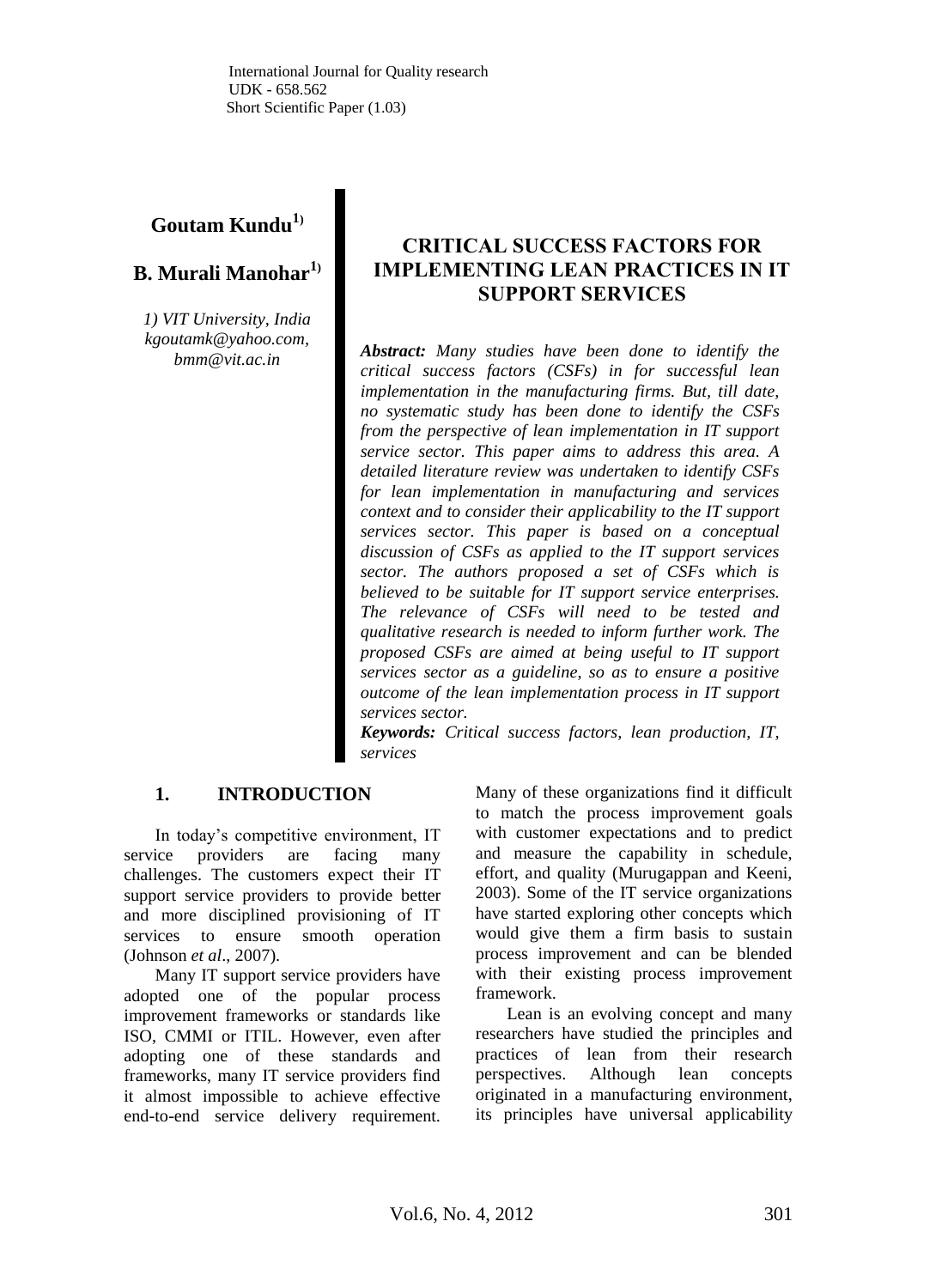

(Sousa and Voss, 2001). Lean has moved to sectors other than manufacturing, for example, with applications of lean at hospitals, within administrations and in inservice organizations (Piercy and Rich, 2009; Abdi *et al*., 2006; Atkinson, 2004; Swank, 2003). In recent years, some organizations have sought to apply lean manufacturing principles to software development related operations (Middleton, 2001; Poppendieck and Poppendieck, 2003; Schutta, 2005). Staats *et al*. (2010) examined the applicability of lean to knowledge work by investigating the implementation of a lean production system in an Indian software services firm.

Toyota's sustained success is credited due to their persistent and pervasive application of the lean principles to their manufacturing and management systems (Hino, 2006; Liker, 2004). Besides Toyota, many other instances of successful lean implementation studies can be found in the literature-some of these studies are empirically evaluated (Krafcik, 1988; Womack *et al*., 1990; Womack and Jones, 1994; Womack and Jones, 1996; Spear and Bowen, 1999) and others are anecdotal (Ahls, 2001; Alavi, 2003).

However, the literature also contains instances of unsuccessful lean implementation-some of these studies are empirically evaluated (Womack and Jones, 1994; Bamber and Dale, 2000; Emiliani, 2001) and others are anecdotal (Parks, 2002; Stamm, 2004). Lean implementation is not just about application of a set of tools but it is about application of systematic methods and principles of lean (Spear and Bowen, 1999). These contrast results indicate that lean implementation a complex process where the critical success factors (CSFs) in the implementation of lean must be recognized.

It is important to develop an understanding of the factors that are critical to the successful implementation of lean principles and practices. The identification of critical success factors (CSFs) will also

encourage consideration in developing an appropriate implementation plan (Mann and Kehoe, 1995).

As with lean implementation in manufacturing enterprises, there are certain key factors which will determine the ultimate success of lean implementation in IT support service environment.

This paper therefore seeks to identify the factors which are critical for the successful implementation of lean principles in IT support services.

At first, the paper compares and reviews the existing CSFs proposed by various researchers. Then an analysis is conducted to identify their possible weaknesses and deficiencies, which could be further improved. By combining these factors, the authors then propose a set of CSFs for lean implementation, which is believed to be more suitable for IT support service organizations.

### **2. CRITICAL SUCCESS FACTORS**

In the Information Systems (IS) literature, the concept of success factors is well established for numerous contexts, for example, requirements analysis [\(Rockart,](http://www.emeraldinsight.com/journals.htm?articleid=843563&show=html#idb23#idb23)  [1979\)](http://www.emeraldinsight.com/journals.htm?articleid=843563&show=html#idb23#idb23), IS planning [\(Bullen and Rockart,](http://www.emeraldinsight.com/journals.htm?articleid=843563&show=html#idb7#idb7)  [1981\)](http://www.emeraldinsight.com/journals.htm?articleid=843563&show=html#idb7#idb7), and project management [\(Schultz](http://www.emeraldinsight.com/journals.htm?articleid=843563&show=html#idb25#idb25) *et al*[., 1987\)](http://www.emeraldinsight.com/journals.htm?articleid=843563&show=html#idb25#idb25).

Rockart (1979) has defined the CSFs as "the limited number of areas in which results, if they are satisfactory, will ensure successful competitive performance for the organization". Critical success factors are crucial to the success of a program, and if the objectives associated with these factors are not achieved, the application program will also lead to failure (Rockart, 1979). According to Boynton and Zmud (1984), the CSFs are "those few things that must go well to ensure success". The CSFs are the actions and processes that can be controlled by the management to achieve the organization's goals (Brotherton and Shaw, 1996).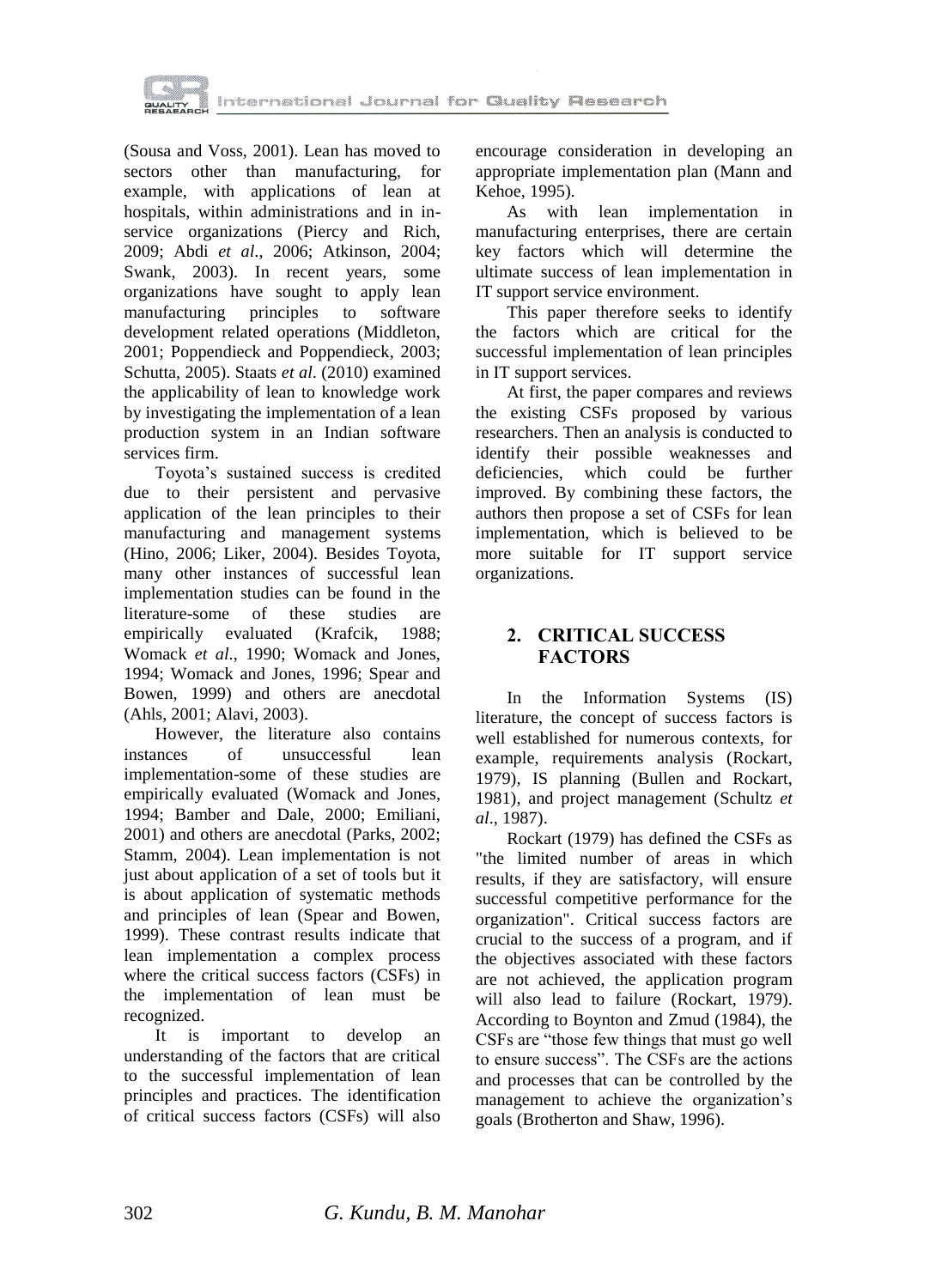

Any improvement initiative means high expenditure, investment (Ranjan and Bhatnagar, 2008) and high risk (Umble *et al*., 2003) for an organization. So it is important to identify the factors that can determine the success of the implementation and avoid the risk of failure. If these CSFs are not emphasized, not only there could be a significant difference in the success gained, but also losses in terms of effort, time and money (Coronado and Antony, 2002). The critical success factors are essential parts that must be addressed by management or the manager to ensure that 'things must go right' for a project or activity to achieve management objectives and business growth. In the context of Six Sigma project implementation, CSFs represent the essential ingredients without which the implementation stands little chance of success.

### **3. IDENTIFYING CRITICAL SUCCESS FACTORS FOR LEAN IMPLEMENTATION**

A number of researchers have considered the role of the CSFs in lean implementation.

Achanga *et al*. (2006) identified four factors that are critical for the implementation of Lean Manufacturing within SMEs. The factors are: Leadership and Management, Financial Capability, Skills and Expertise and Organizational Culture.

Sua´rez-Barraza and Ramis-Pujol (2010) identified various enablers and inhibitors during the implementation of leankaizen in a Mexican Public service organization. The enablers and inhibitors are as follows.

Enablers:

- Commitment to and wish for improvement
- Clear resolve to improve
- Focus on the simple and practical
- Active leadership
- The service is outcome /customer/stakeholder-oriented
- Holistic and transversal thinking
- Establishing a system for measuring service process performance
- Effective implementation of best HRM practices

Inhibitors:

- A "classical bureaucratic mode" organizational structure, creating "small fiefdoms."
- The influence of trade unions with little interest in change and/or improvement.
- Resistance to change by employees who enjoy their own quota of power (influenced by the trade union) and their own way of doing things in the HRO sections (a legacy of the approach of this kind of area).
- A lack of sound professional training in Lean-Kaizen techniques and tools.
- A lack of credibility of certain middle management, with these efforts viewed as imposed by a management group in power or as a passing fad.
- Excess regulation can block thinking about improvement and quality of services.
- Resistance to generating measurement actions as a result of a deficient or nonexistent measurement "culture" in terms of service processes performance.
- The lack of a strong link between Lean-Kaizen efforts and the HRM best practices required to consolidate them.

According to Scherrer-Rathje *et al*. (2009), lean implementation success depends on: the evidence of management commitment to, and involvement in, the lean effort; employee autonomy to make decisions regarding business process changes; information transparency of lean goals; and evidence of initial performance improvements and long-term sustainability of lean efforts. The six lessons for lean implementation success are:

 Lean will not succeed without visible management commitment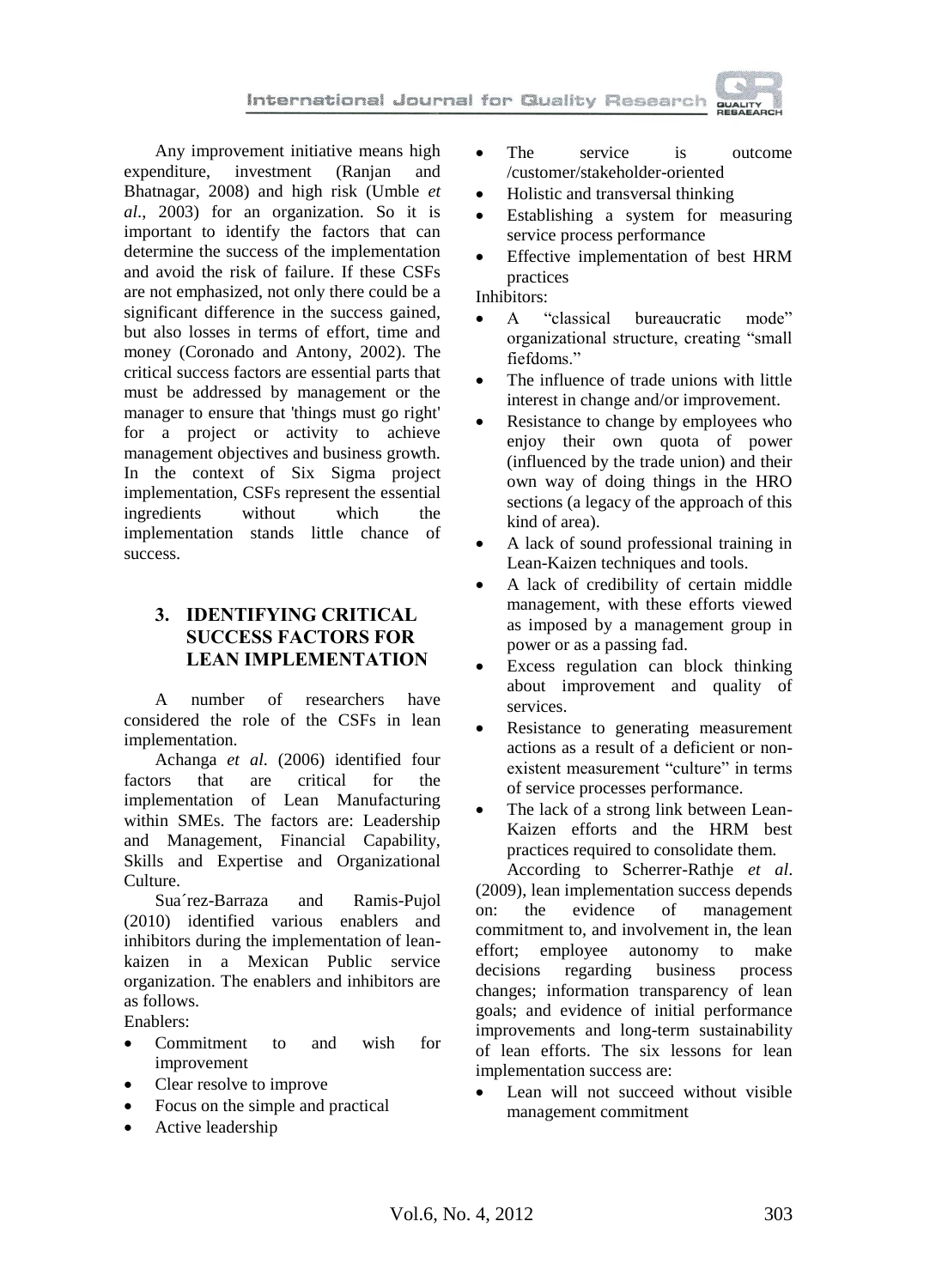



- Develop formal mechanisms to encourage and enable autonomy
- Openly disclose mid-to long-term lean goals
- Ensure mechanisms are in place for the long-term sustainability of lean
- Communicate lean wins from the outset
- Continual evaluation during the lean effort is critical

Cheng *et al*. (2011) identified the resistance types as: Resistance to power loss, new routines, equity change and status quo bias.

An analysis of research literature by Skrudupaite and Jucevicius (2011) revealed the following key factors of success in the management of SPS implementation process: business plan and vision; topmanagement support (including funding); project management (including project champion and teamwork and composition); change management, organizational culture; effective communication, education and training, knowledge transfer, knowledge management (including skills and expertise); organizational structure; monitoring and evaluation of performance: performance measurements.

Kumar *et al*. (2009) identified the importance of the following critical success factors within SMEs implementing lean or Six Sigma: Management involvement and commitment; Communication; Link quality improvement to employee; Culture change; Education and training; Link quality improvement to customer; Project selection; Link quality improvement to business; Link quality improvement to supplier; Project management skill; Organization infrastructure; Vision and plan; IT and innovation.

Crute *et al*. (2003) considered five factors significant for lean implementation: Change strategy targeted and holistic; Effects of company culture; Product focus; Senior management commitment; Timing for performance improvements.

According to Czabke *et al*. (2008), three factors are great importance for the

successful Lean implementation. These factors are: Communicating the vision of the new initiative at every organizational level; Necessary change in the organizational culture; Consequently following the new practices and principles.

Kettinger and Grover (1995) as cited in (Motwani, 2003) points out that any significant process change requires the following success factors: Strategic initiative of top managers acting as leaders in defining and communicating the vision of change; Willingness to learn; Culture readiness; Balanced network relationships; Knowledge sharing; Prescribed process management and change management practices.

Mefford (2009) identified the following four essential components for successful implementation of lean: Belief in the new program that it will work; Commitment for implementing it from managers; Involvement of the whole organization – employees, resources; Patience and long term view for the results.

According to Pedersen and Huniche (2011), the following factors are important for lean implementation: Goals and values; Complexity and importance; Balance of power; and resources and capabilities.

According to Sim and Rogers (2009), the lean implementation problem lies primarily with an aging and high seniority hourly workforce and a lack of committed leadership at this research site.

Grove *et al*. (2010) identified the challenges faced during a lean implementation in a health service environment. These were: high process variability; a lack of understanding of lean; poor communication and leadership; target focused; problems defining waste; and difficulty in determining the customers and the value from customer's perspective.

The barriers to lean implementation could be overcome with upfront planning, transformational leadership, excellent communication, identification and sharing of best practice and, above all, a shared vision.

Henderson and Evans (2000) listed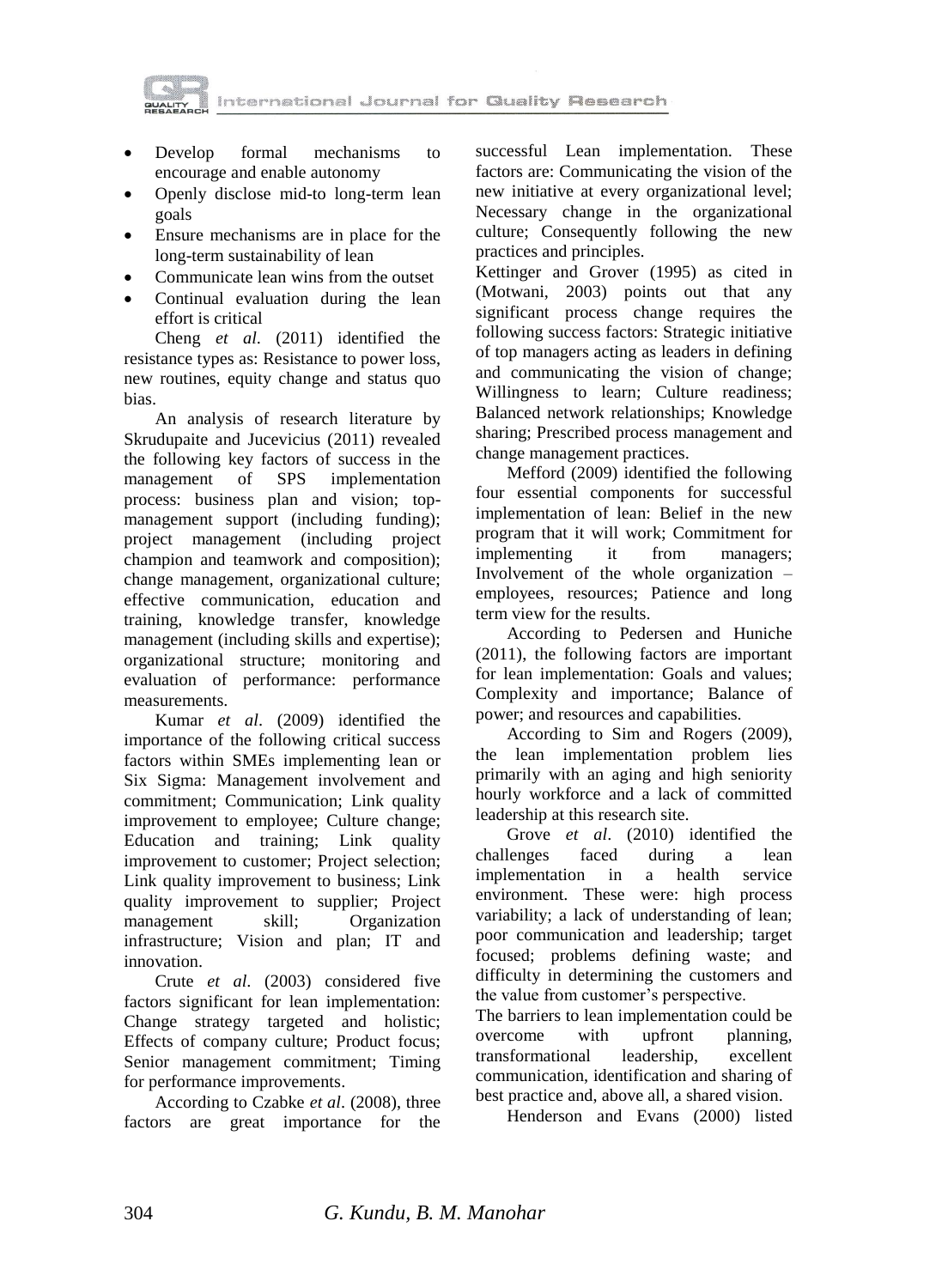seven components of successful Six Sigma implementation as upper management support, organizational infrastructure (OI), training, tools, link to human resource-based actions, measurement system, and information technology infrastructure.

Antony and Fregusson (2004) pointed out ten critical success factors for software industries from a pilot study, these are leadership engagement and uncompromising commitment of top management, supporting OI, cultural change, Six Sigma training, linking Six Sigma to business strategy, accountability, customer involvement, understanding of Six Sigma methodology, project management, project prioritization, and selection. The findings from the same study also show that the most critical success factors are leadership engagement and uncompromising commitment of top management, cultural change, linking Six Sigma to business strategy, and customer involvement.

Bhasin (2011), found the following barriers to lean implementation: Need to convince shareholders/owners; Insufficient external funding; Insufficient internal funding; Insufficient understanding of the potential benefits; Cost of investment; Cultural issues; Insufficient management time; Insufficient skills to implement lean; Employee attitude/resistance to change; Insufficient supervisory skills to implement lean.

In this paper, we have compared and reviewed the existing CSFs proposed by various researchers in the literature. Based on the review, we have found that some of the CSFs are consistently identified and which have relevance to the implementation of lean principles. Such CSFs could therefore also be relevant to measuring the degree of success of lean implementation in IT support services.

We have proposed a set of CSFs for lean implementation, which is believed to be more relevant to the IT support services sector. Each of the proposed CSFs is discussed below.

## **4. PROPOSED CSFS FOR LEAN IMPLEMENTATION IN IT SERVICES SECTOR**

The literature reviews reveals that different sets of CSFs have been put forward by different researchers. However, these CSFs can possibly be grouped into a number of generic factors. These are common in lean implementation in different organizations and therefore, these CSFs are also believed to be applicable to IT services sector.

However, one should also consider the needs and situations of IT support services sector when developing CSFs for them. There are some distinctive issues that require considerable attention in the IT support services sector. In order to address these issues and to compensate for the drawbacks of previous studies, new factors should be introduced. By integrating the common factors and introducing some new ones, the authors have proposed a more<br>comprehensive model of CSFs for comprehensive model of CSFs for implementing lean in IT support services sector.

The proposed CSFs are:

- *Management leadership*
- *Management support*
- *Top management commitment*
- *Organizational Culture*
- *Communication*
- *Training and Skill Building*
- *Financial Capability*
- *Measurement Framework*

This proposition is the result of a systematic effort that identifies the factors in a holistic, integrative and comprehensive manner. Having proposed the CSFs for lean implementation in IT support services, the next section will discuss each of them in detail.

## **5. DISCUSSION**

The majority of the CSFs identified is general in nature and accordingly can be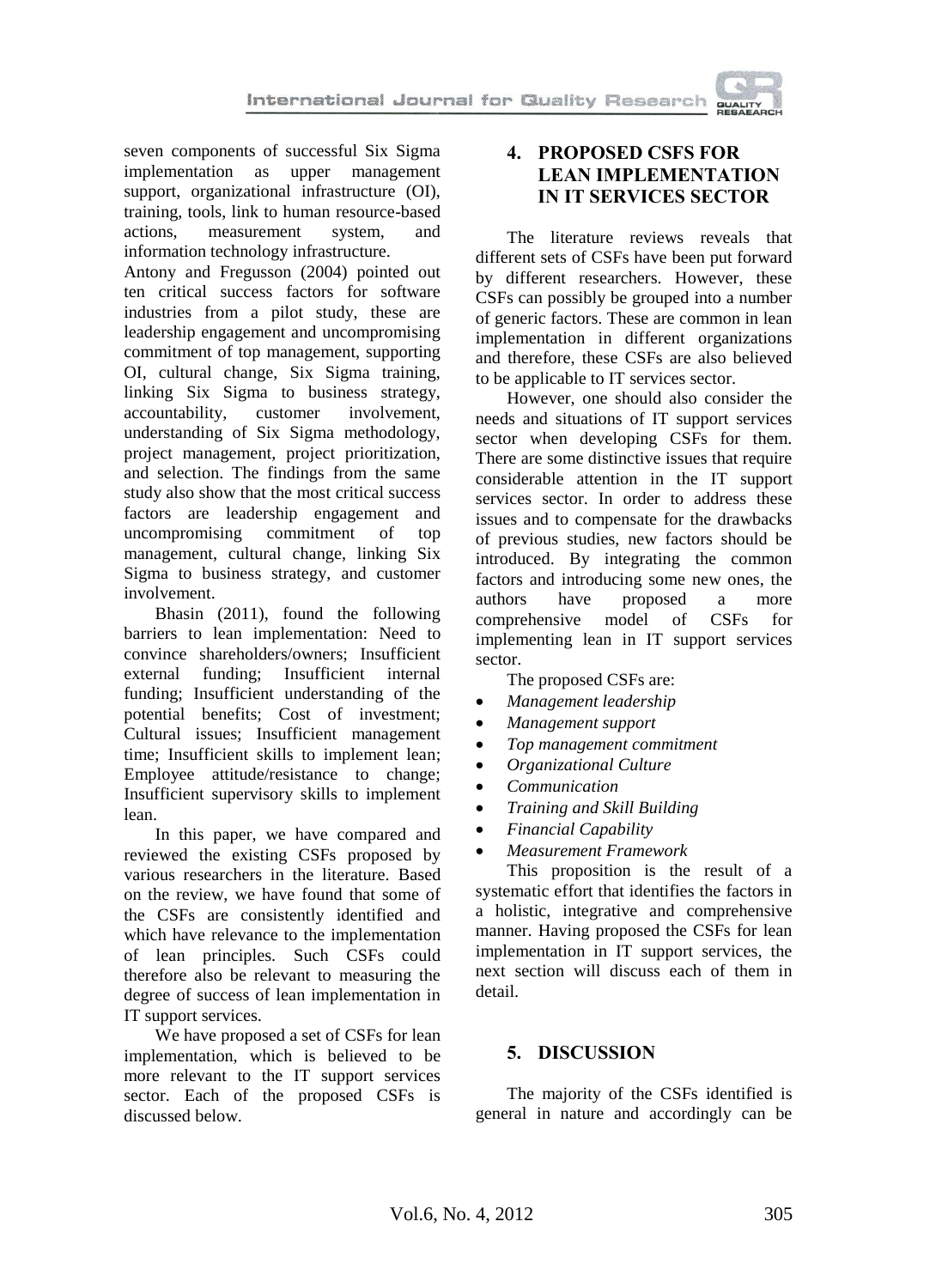

used by any IT support services organization, regardless of its size, or type of IT support services.

These are presented below:

#### **5.1 Management leadership**

Top management leadership has been identified as the most crucial and important success factor in lean implementation (Achanga *et al*., 2006; Sua´rez-Barraza and Ramis-Pujol, 2010; Scherrer-Rathje *et al*., 2009; Kumar *et al*., 2009; Crute *et al*., 2003; Mefford, 2009). The following are crucial traits of management leadership.

- Demonstrate active leadership style (Sua´rez-Barraza and Ramis-Pujol, 2010) by acting as role models to exemplify the desired behaviour for lean implementation
- Take initiative in defining and communicating the vision of change (Kettinger and Grover, 1995; Czabke *et al*., 2008)
- Set goals and define values (Pedersen and Huniche, 2011)
- Change of the mindset by accepting that a lot of learning has to be done at all levels, including themselves (Kettinger and Grover, 1995)
- Communicate the vision of the new initiative at every organizational level (Grove *et al*., 2010)
- Communicate the importance of lean to the employees
- Steer the change initiatives
- Should have the ability to operate in diverse environments.

Good leadership fosters effective skills and knowledge enhancement amongst its workforce (Achanga *et al*., 2006). It is vital that leaders model their behaviour and actions through deeds, not just words. By doing so, they can further influence other employees to imitate them and increase the propensity of employees to participate in lean implementation. In essence, leaders establish the necessary conditions for effective lean implementation.

#### **5.2 Management support**

Top management support is another crucial and important success factor in lean implementation (Achanga *et al*., 2006; Sua´rez-Barraza and Ramis-Pujol, 2010; Scherrer-Rathje *et al*., 2009; Kumar *et al*., 2009; Crute *et al*., 2003; Mefford, 2009). Management support is required to:

- Establish a system for measuring service process performance (Sua´rez-Barraza and Ramis-Pujol, 2010)
- Ensure and support proper planning for implementation of lean initiative prior to its implementation (Hayes, 2000).
- Provide adequate resources and funding (Bhasin, 2011; Pedersen and Huniche, 2011)
- Ensure mechanisms are in place for the long-term sustainability of lean (Scherrer-Rathje *et al*., 2009)
- Develop formal mechanisms to encourage and enable autonomy (Scherrer-Rathje *et al*., 2009)
- Establish and use prescribed process management and change management practices (Kettinger and Grover, 1995)
- Consequently following the new practices and principles (Czabke *et al*., 2008)
- Bring in necessary change in the organizational culture (Czabke *et al*., 2008)
- Establish mechanism for waste identification and removal (Grove *et al*., 2010).

Top management leadership and support is vital in ensuring organization-wide awareness and understanding of IT support service issues and commitment to the implementation of the lean principles.

#### **5.3 Top management commitment**

Management involvement and commitment are the most essential prerequisites in aiding any of the desired productivity improvement initiatives (Antony and Banuelas, 2001; Coronado and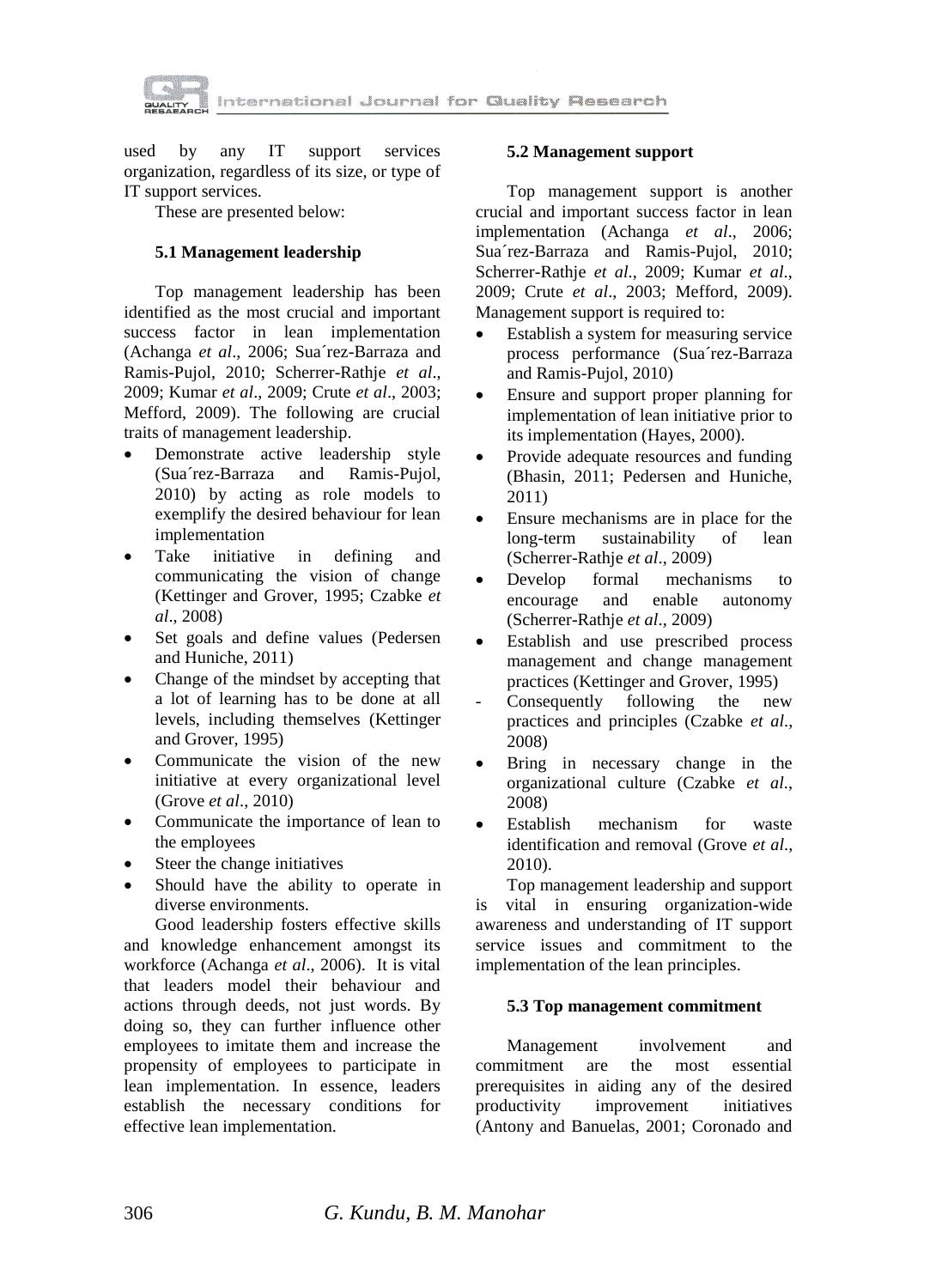

Antony, 2002; Eckes, 2000; Henderson and Evans, 2000).

- Demonstrate visible management commitment (Scherrer-Rathje *et al*., 2009)
- Provide adequate top management time (Bhasin, 2011)
- Should have patience and take long term view for the results (Mefford, 2009)
- Should show clear resolve to improve (Sua´rez-Barraza and Ramis-Pujol, 2010)
- Openly disclose mid- to long-term lean goals (Scherrer-Rathje *et al*., 2009)
- Communicate lean wins from the outset (Scherrer-Rathje *et al*., 2009)
- Continual evaluation during the lean effort is critical (Scherrer-Rathje *et al*., 2009)
- Should give greater efforts in encouraging all employees for change by introducing the importance of Lean concept (Atkinson, 2004; Boyer and Sovilla, 2003, cited in Worley and Doolen, 2006).
- Give support to low level employees and convey consistent information about lean (Crute *et al*., 2003).
- Communicate consistent information about lean (Crute *et al*., 2003)
- Get buy-in and commitment from managers and employees (Bicheno, 2004; Chalice, 2007; Graban, 2009; Tapping and Shuker, 2005; Zidel, 2007; Radnor *et al*., 2006)

To succeed in Lean implementation, a committed management is necessary to give support to the organizations. Organizations should be aware that lean cannot be implemented overnight. There is a need to work continuously to reduce waste and increase commitments by looking at opportunities and limitations. An example is Toyota that implemented Lean in 1950s and still continues to reduce waste.

### **5.4 Organizational Culture**

Organisational culture is another imperative factor for successful lean implementation (Achanga *et al*., 2006; Sua´rez-Barraza and Ramis-Pujol, 2010; Skrudupaite and Jucevicius, 2011; Kumar *et al*., 2009; Crute *et al*., 2003; Czabke *et al*., 2008; Kettinger and Grover, 1995; Antony and Fregusson, 2004; Bhasin, 2011).

Organization culture defines the core beliefs, values, norms and social customs that govern the way individuals act and behave in an organization. Goh (2002) asserted that a collaborative culture is an important condition for knowledge transfer to happen between individuals and groups.

- Bring in necessary changes to the organization culture (Kumar *et al*., 2009, Czabke *et al*., 2008)
	- Change from "classical bureaucratic mode" organizational structure, creating "small fiefdoms." (Sua´rez-Barraza and Ramis-Pujol, 2010)
- Create a culture that promotes knowledge sharing and creation (Kettinger and Grover, 1995)
	- Establish a collaborative culture for effective knowledge transfer between individuals and groups (Goh, 2002)
- Ensure organization culture is ready for lean initiative (Kettinger and Grover, 1995)
- Address cultural issues (Bhasin, 2011)
	- Resistance to generating measurement actions as a result of a deficient or non-existent measurement "culture" in terms of service processes performance (Sua´rez-Barraza and Ramis-Pujol, 2010)
- Ensure balance of power between different functions/departments<br>The creation of a sub-

The creation of a supportive organizational culture is an essential platform for the implementation of lean manufacturing. High-performing companies are those with a culture of sustainable and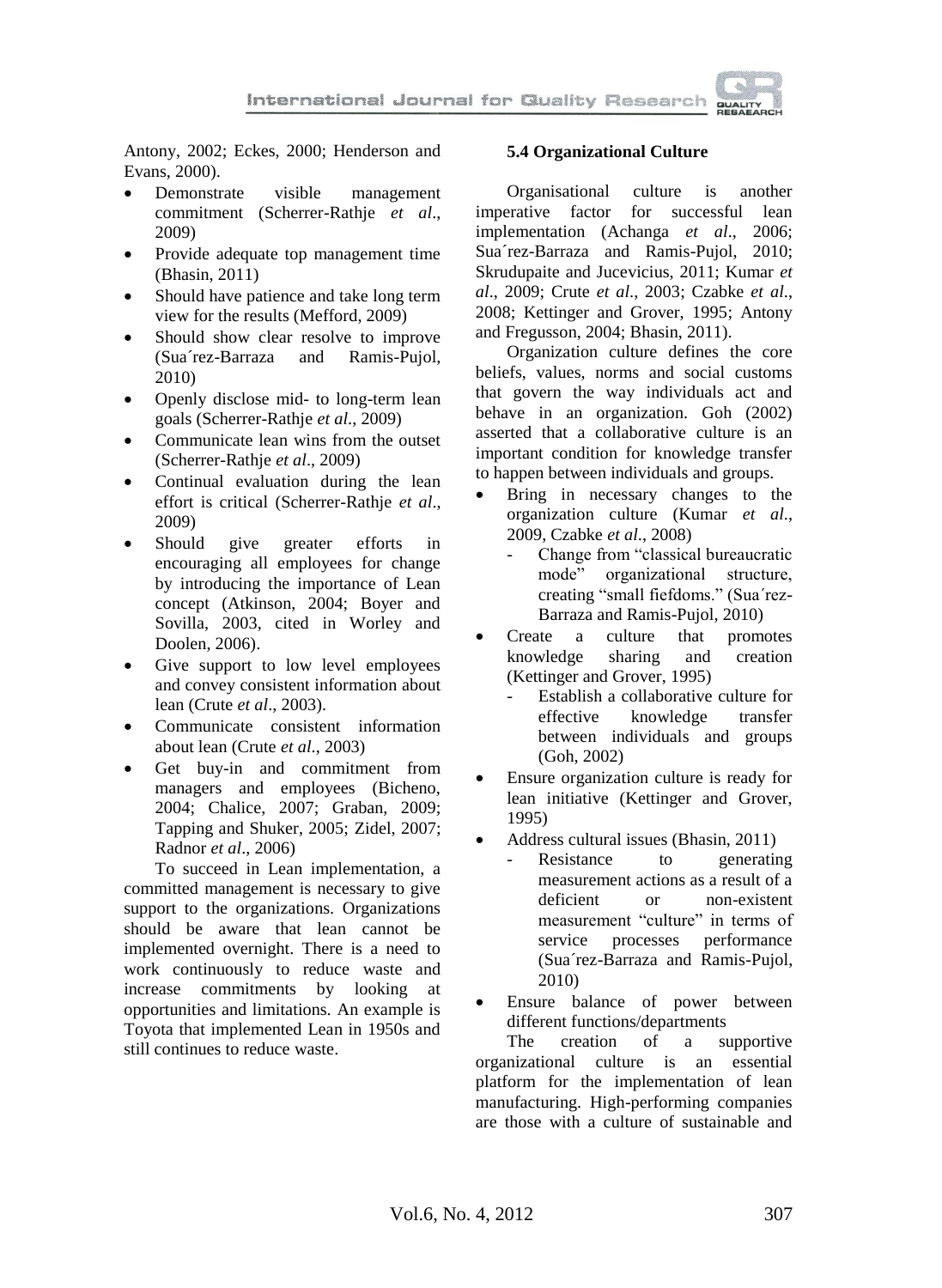

proactive improvement. The investigation has clearly indicated that it is highly desirable to have some degree of communication skills, long-term focus and strategic team while intending to implement any new initiative (Achanga *et al*., 2006).

Power relationships also affect the implementation of the lean projects (Pedersen and Huniche, 2011). If organization members who resist lean hold formal and informal power in the organization, it will become very difficult to generate the desired improvements and culture change (Womack and Jones, 2003).

#### **5.5 Communication**

Effective communication plays an essential role for Continuous improvement (CI) initiatives' maintenance and effectiveness. Communication is an important factor in successful lean implementation (Kumar *et al*., 2009). Every new initiative needs to have a clear relationship to the company's mission and goals (Sim and Rogers, 2009). The following are important elements of communication.

- Communicate lean wins from the outset (Scherrer-Rathje *et al*., 2009)
- Communicating the vision of the new initiative at every organizational level (Czabke *et al*., 2008)
- Establish mechanism for capturing feedback from employees to top management for process improvement (Cotte *et al*., 2008).
- Establish communication between all value streams (Atkinson, 2004; Worley and Doolen, 2006)
- Establish clear communication between customers and suppliers (Spear and Bowen, 1999)
- Establish communication between employees, as well as within the management and employees

#### **5.6 Training and Skill Building**

Training and education is very crucial

for lean implementation success (Kumar *et al*., 2009). It is because some of the lean tools and techniques in the application process require employee skills and expertise. Moreover, low level employee skills would not harness the desire for technology development (Arhanga *et al*., 2006).

- Provide training on lean tools and techniques (Sua´rez-Barraza and Ramis-Pujol, 2010)
- Provide training to the workforce for lean implementation (Bhasin, 2011)
- Provide training to build supervisory skills for lean implementation (Bhasin, 2011)
- Provide training to develop problem solving capability

#### **5.7 Financial Capability**

Financial capacity is a crucial factor which determines the success of a new process improvement initiative. Finance covers the avenues through which other useful provisions like consultancy and training can be made. Adequate finance is must for the adoption and subsequent implementation of successful lean manufacturing. Finance is required for training and skill building. Productivity improvement initiative like lean would require financial resources to hire consultants, as well as to aid the actual implementation of such ideas (Achanga *et al*., 2006).

• Provide adequate resources and funding (Bhasin, 2011; Pedersen and Huniche, 2011).

#### **5.8 Measurement Framework**

Measurement acts like a data collection system that gives useful information about a particular situation or activity. An initiative like lean will suffer the risk of becoming just another management fad, if it is left unmeasured.

Measurement enables organizations to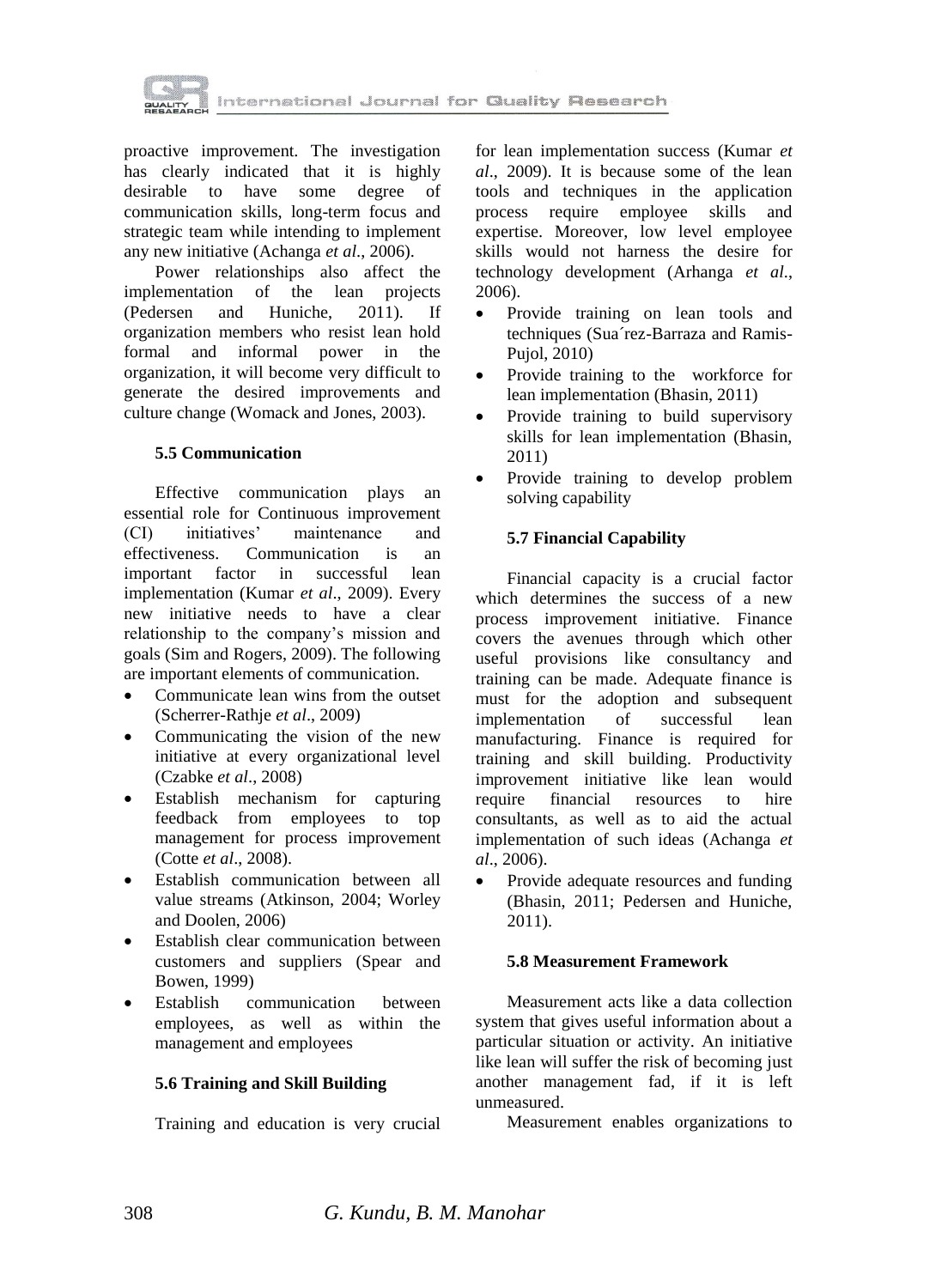

track the progress of lean implementation and to determine its benefits and effectiveness. Essentially, it provides a basis for organizations to evaluate, compare, control and improve upon the performance. Measurement is also needed to demonstrate the value and worthiness of a lean initiative to management and stakeholders. Without such evidence, support and confidence from top management to sustain it will diminish.

- Establish measurement system, and information technology infrastructure (Henderson and Evans, 2000)
- Establish a system for measuring service process performance (Sua´rez-Barraza and Ramis-Pujol, 2010)
	- Monitor and evaluate performance (Worley and Doolen, 2006).

## **6. CONCLUSIONS**

Successful lean implementation is governed and facilitated by certain crucial factors. A thorough understanding of these crucial factors will benefit the organizations who would like to implement lean principles. Considerable care must be taken in the development of CSFs for lean implementation in IT support services sector. In case an organization adopts factors that are not suitable, it may impede the achievement of the desired performance.

To date, CSFs for implementing lean

## **REFERENCES:**

principles in the IT support services sector have not been systematically examined and investigated. Most of the existing studies have derived their set of CSFs from manufacturing perspective. Thus, they have not really been designed to meet the needs of IT support services sector.

This study has proposed a set of CSFs which is believed to be more appropriate for IT support services sector. It has improved on initial studies by integrating insights and ideas drawn from lean implementation in manufacturing and other service sectors. It has also considered CSFs for other process improvement initiatives in IT sector.

Our study is probably the first to provide an integrative perspective of CSFs for implementing lean principles in the IT support services sector. The set of CSFs proposed is in itself important because it can act as a list of items for IT support services organizations to address and deal with when accomplishing lean implementation. This would help to ensure that essential issues and factors are covered when they are planning implementation of lean principles.

Essentially, this study can be employed as a base for further empirical research. In the future, the authors intend to conduct a survey by involving the group of academics, consultants and practitioners to further investigate and validate the CSFs. The findings and results of this survey will be the subject of discussion in a future paper.

Abdi, F., Shavarini, S. K., & Hoseini, S. M. (2006). Glean lean: how to use lean approach in service industries?. *Journal of Services Research*, 6, July Special Issue.

Achanga, P., Shehab, E., Roy, R., & Nelder, G. (2006). Critical success factors for lean implementation within SMEs. *Journal of Manufacturing Technology Management*, 17(4), 460- 471.

Ahls, B. (2001). Advanced memory and lean change. *IIE Solutions*, 33(1), 40-42.

Alavi, S. (2003). Leaning the right way. *Manufacturing Engineer*, 82(3), 32-35.

Antony, J., & Banuelas, R. (2001). A strategy for survival. *Manufacturing Engineer*, 80(3), 119-121.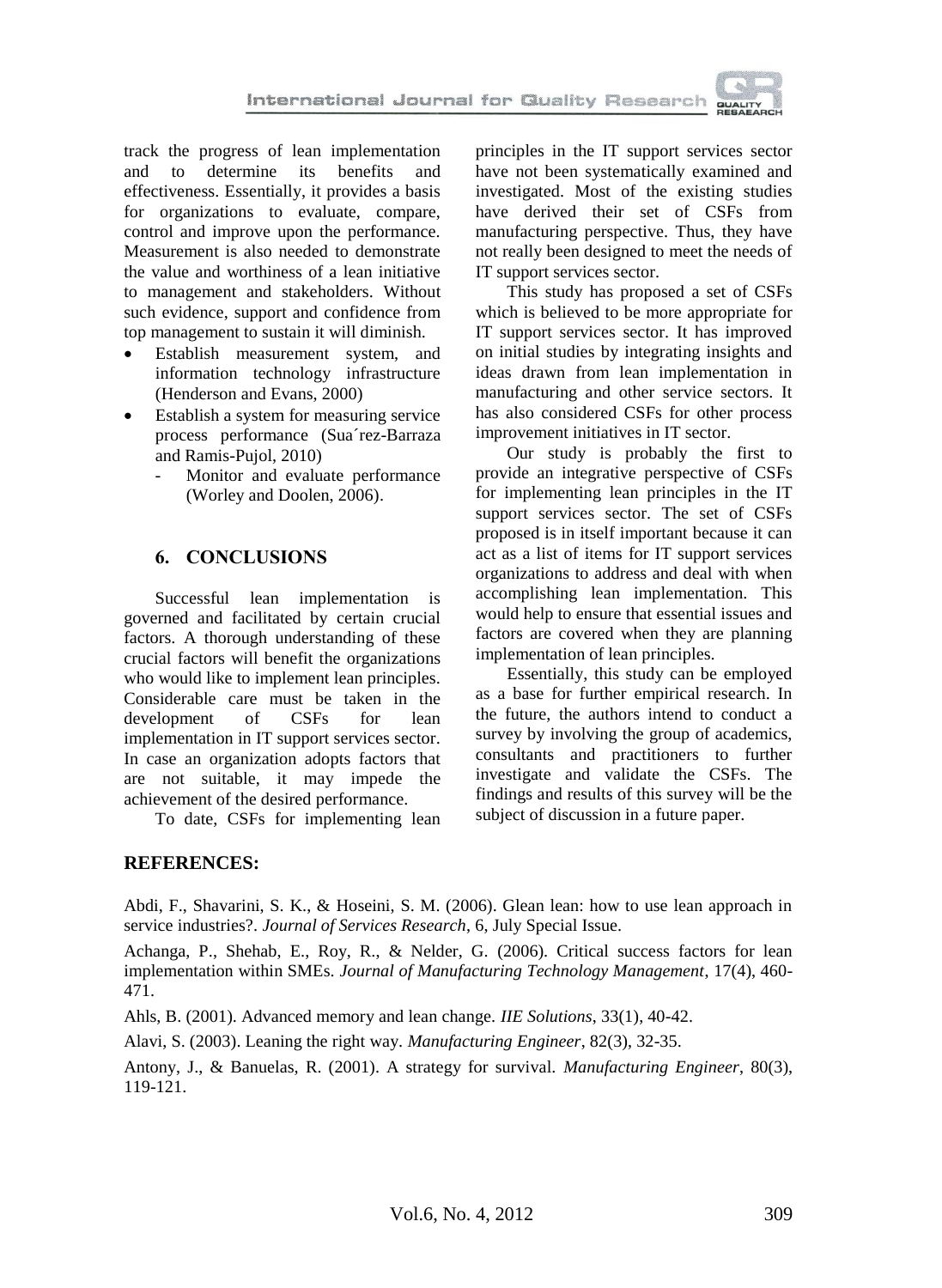

Antony, J., & Fergusson, C. (2004). Six Sigma in the software industry: results from a pilot study. *Managerial Auditing Journal*, 19(8), 1025-1032.

Atkinson, P. (2004). Creating and implementing lean strategies. *Management Services*, 48(2), 18-33.

Bamber, L., & Dale, B. G. (2000). Lean production: A study of application in a traditional manufacturing environment. *Production planning & control*, 11(3), 291-298.

Bhasin, S. (2011). Performance of organizations treating lean as an ideology. *Business Process Management Journal*, 17(6), 986-1011.

Bicheno, J. (2004). *The New Lean Toolbox: Towards Fast, Flexible Flow*. Buckingham: PICSIE Books.

Boyer, M., & Sovilla, L. (2003). How to identify and remove the barriers for a successful lean implementation. *Journal of Ship Production*, 19(2), 116-120.

Boynton, A. C., & Zmud, R. W. (1984). An assessment of critical success factors. *Sloan Management Review*, 25(4), 17-27.

Brotherton, B., & Shaw, J. (1996). Towards an identification and classification of critical success factors in UK hotels plc. *International Journal of Hospitality Management*, 15(2), 113- 135.

Bullen, C. V., & Rockart, J. F. (1981). A primer on critical success factors. *Working paper number 69*. Cambridge, MA: Center for Information Systems Research, Sloan Management Centre, MIT.

Chalice, R. (2007). Improving Healthcare Using Toyota Lean Production Methods. *Quality Press*, Milwaukee, WI: ASQ Quality Press.

Cheng, W., Ulrich, R., & Annette, M. (2011). Understanding and addressing user resistance to IS implementation in a lean context. *Proceeding of ECIS 2011*. 210. Retrieved from <http://is2.lse.ac.uk/asp/aspecis/20110175.pdf>

Coronado, R.B., & Antony, J. (2002). Critical success factors for the successful implementation of six sigma projects in organizations. *The TQM Magazine*, 14, 92-99.

Cotte, P., Farber, A., Merchant, A., Paranikas, P., & Sirkin, H. L. (2008). *Getting more from Lean.,* BCG Publication, Retrieved from<http://www.bcg.co.jp/documents/file15326.pdf>

Crute, V., Ward, Y., Brown, S., & Graves, A. (2003). Implementing Lean in aerospacechallenging the assumptions and understanding the challenges. *Technovation*, 23, 917-928.

Czabke, J., Hansen, E. N., & Doolen, T. L. (2008). A multisite field study of lean thinking in US and German secondary wood products manufacturers. *Forest Products Journal*, 58(9), 77- 85.

Eckes, G. (2000). *The Six Sigma Revolution*. New York, NY: Wiley.

Emiliani, M. L. (2001). Redefining the focus of investment analysts. *The TOM Magazine*, 13(1), 34-50.

Goh, S. C. (2002). Managing effective knowledge transfer: an integrative framework and some practice implications. *Journal of Knowledge Management*, 6(1), 23-30.

Graban, M. (2009). *Lean Hospitals – Improving Quality, Patient Safety and Employee Satisfaction*. New York, NY: Productivity Press/Taylor & Francis Group.

Grove, A. L, Meredith, J. O., Anjelis, J., & Neailey, K. (2010). Lean implementation in primary care: health visiting services in National Health Service UK. *Quality and Safety in Health Care*, 19, 1-5.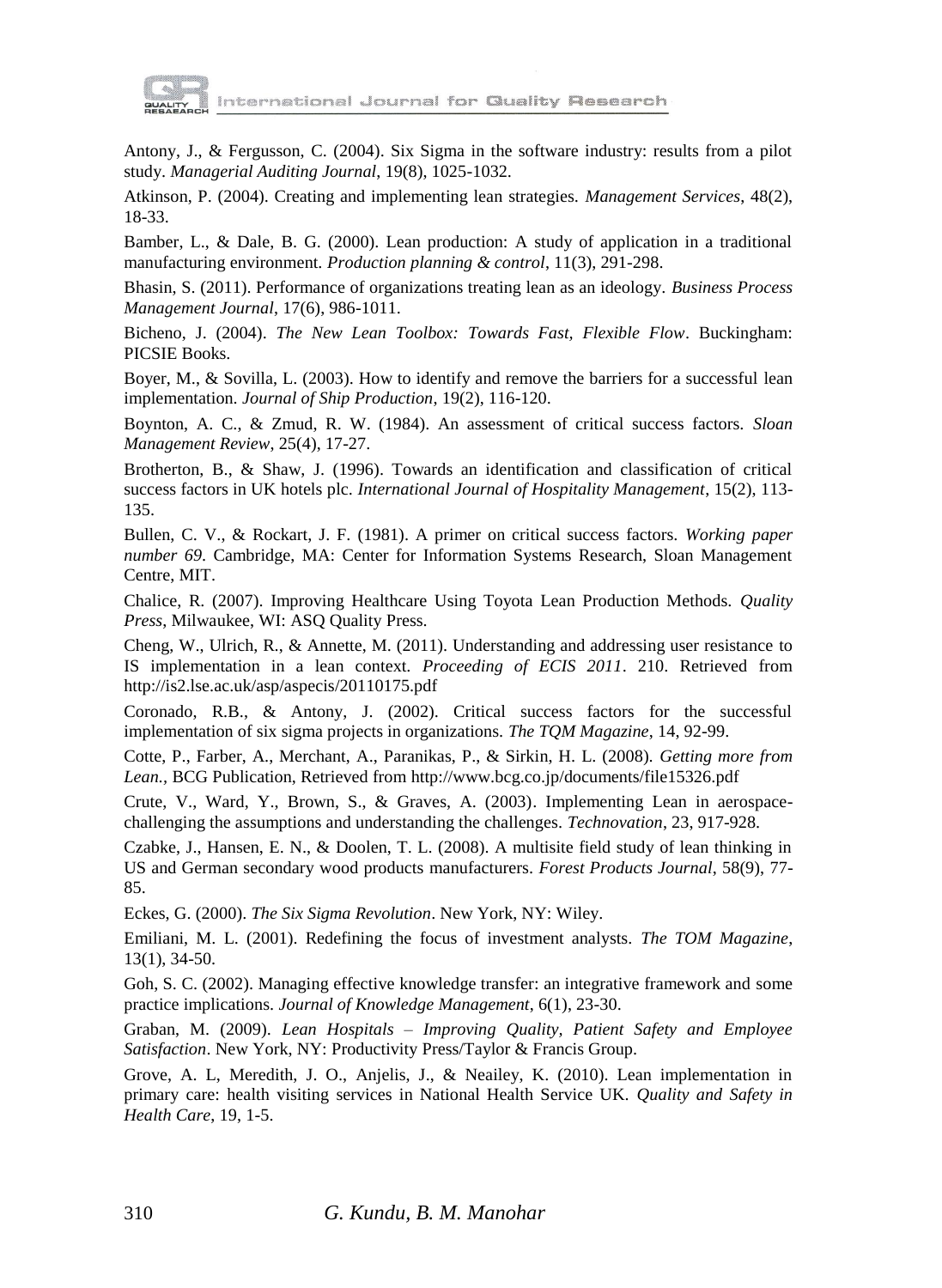

Hayes, B. J. (2000). Assessing for lean six sigma implementation and success. *Six Sigma Advantage*. Retrieved from http://software.isixsigma.com/

Henderson, K., & Evans, J. (2000). Successful implementation of six sigma: benchmarking General Electric Company. *Benchmarking and International Journal*, 7(4), 260-281.

Hino, S., (2006). *Inside the Mind of Toyota*. New York, NY: Productivity Press.

Johnson, M. W., Hately, A., Miller, B. A., & Orr, R. (2007). Evolving standards for IT service management. *IBM Systems Journal*, 46(3), 583-597.

Kettinger, W., & Grover, V. (1995). Toward a theory of business process change Management. *Journal of Management Information Systems*, 12(1), 1-30.

Krafcik, J. F. (1988). Triumph of the lean production system. *Sloan Management Review*, 30(1), 41-52.

Kumar, M., Antony, J., & Douglas, A. (2009). Does size matter for six sigma implementation? -Findings from the survey in UK SMEs. *The TQM Journal*, 21, 623-635.

Liker, J. (2004). *The Toyota Way*. New York, NY: McGraw-Hill.

Mann, R., & Kehoe, D. (1995). Factors affecting the implementation and success of TQM. *International Journal of Quality & Reliability Management*, 12(1), 11-23.

Mefford, R. N. (2009). Increasing productivity in global firms: The CEO challenge. *Journal of International Management*, 5(3), 262-272.

Middleton, P. (2001). Lean software development: two case studies. *Software Quality Journal*, 9, 241-252.

Motwani, J. (2003). A business process change framework for examining lean manufacturing: a case study. *Industrial Management & Data Systems*, 103(5), 339-346.

Murugappan, M., & Keeni, G. (2003). Blending CMM and Six Sigma to meet business goals. *IEEE Software*, 20(2), 42-48.

Parks, C. M. (2002). Instill lean thinking. *Industrial Management*, 44(5), 14-18.

Pedersen, E. R. G., & Huniche, M. (2011). Determinants of lean success and failure in the Danish public sector-A negotiated order perspective. *International Journal of Public Sector Management*, 24(5), 403-420.

Pedersen, E. R. J., & Huniche, M. (2011). Determinants of lean success and failure in the Danish public sector: A negotiated order perspective. *International Journal of Public Sector Management*, 24(5), 403-420.

Piercy, N., & Rich, N. (2009). High quality and low cost: the lean service centre. *European Journal of Marketing*, 43(11/12), 1477-1497.

Piercy, N., & Rich, N. (2009). Lean transformation in the pure service environment: the case of the call service centre. Interna*tional Journal of Operations and Production Management*, 29(1), 54-76.

Poppendieck, M., & Poppendieck, T. (2003). *Lean Software Development: An Agile toolkit*. Boston: Addison Wesley.

Radnor, Z., Walley, P., Stephens, A., & Bucci, G. (2006). *Evaluation of the Lean Approach to Business Management and It's Use in the Public Sector.* Edinburgh: Scottish Executive Social Research. Retrieved from http://www.scotland.gov.uk/Resource/Doc/129627/0030899.pdf

Ranjan, J., & Bhatnagar, V. (2008). Critical success factors for implementing CRM using data mining. *Journal of Knowledge Management Practice*, 9, 18-25.